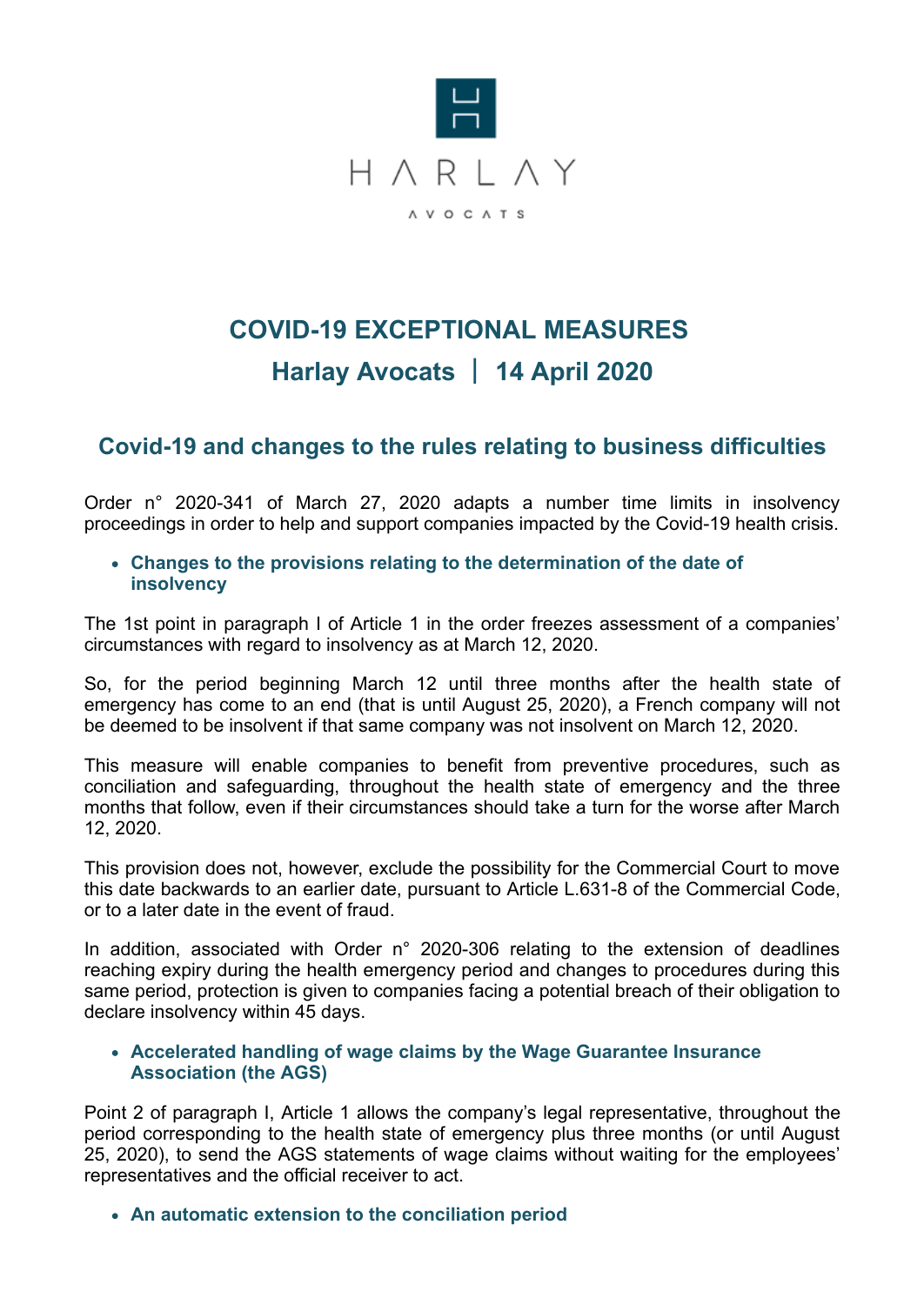Paragraph II of Article 1 provides for an extension to the conciliation period provided for in Article L.611-6 of the Commercial Code, corresponding to the health state of emergency plus three months (or until August 25, 2020).

#### **Safeguard and recovery plans to be extended**

Under the terms of paragraph III of Article 1 of the order, the safeguard or recovery plan, provided for respectively by Articles L.626-12 and L.631-19 of the Commercial Code, can be deferred.

The order provides that President of the Commercial Court can order an extension either (i) at the request of the administrator appointed to oversee the plan, for a period corresponding to the duration of the health state of emergency plus three months, or (ii) at the request of the public prosecutor, for a maximum of one year.

The Commercial Court can order an additional extension to the plan, for a maximum one year after these first extension periods have expired, at the request of the administrator appointed to oversee the plan or the public prosecutor within a period of six months.

These extensions to the duration of the plan can be made without having to go through the restrictive procedure of making a substantial modification to the plan initially approved by the Commercial Court, which remains possible, incidentally, and complements the more general provisions concerning authorizations on deadlines.

#### **An extension to the deadlines faced by court-appointed officers and administrators**

Paragraph IV of Article 1 of the order acknowledges that court-appointed officers and administrators will not be able to meet current deadlines. The President of the Commercial Court can therefore extend the deadlines faced by court-appointed officers and administrators until the end of the three-month period following the end of the health state of emergency (or until August 25, 2020).

This concerns in particular the deadline for a liquidator to sell a company's assets within the scope of a judicial liquidation procedure.

## **Suspension of judgments relating to the continuation of the observation period**

1° of paragraph I of Article 2 provides that until the end of a one-month period following the end of the health state of emergency (or until June 25, 2020), Article L.631-15 of the French Commercial Code will not be applicable.

This article of the Commercial Code provides in particular that the Commercial Court can decide, within two months of the date of issue of a commencement order, whether to continue the observation period.

A company will therefore be able to maintain its activity beyond the date on which the Commercial Court would otherwise have ruled on the continuation of the observation period or, on the contrary, on the conversion of the procedure.

## **Extension to certain deadlines set out in Book VI of the Commercial Code**

1° of paragraph II of Article 2 draws the necessary conclusions from the fact that certain deadlines provided for in Book VI of the Commercial Code have become impossible to meet and therefore automatically extends these deadlines, without it being necessary for a court hearing or a decision.

These include deadlines relating to the observation period and the duration of a plan.